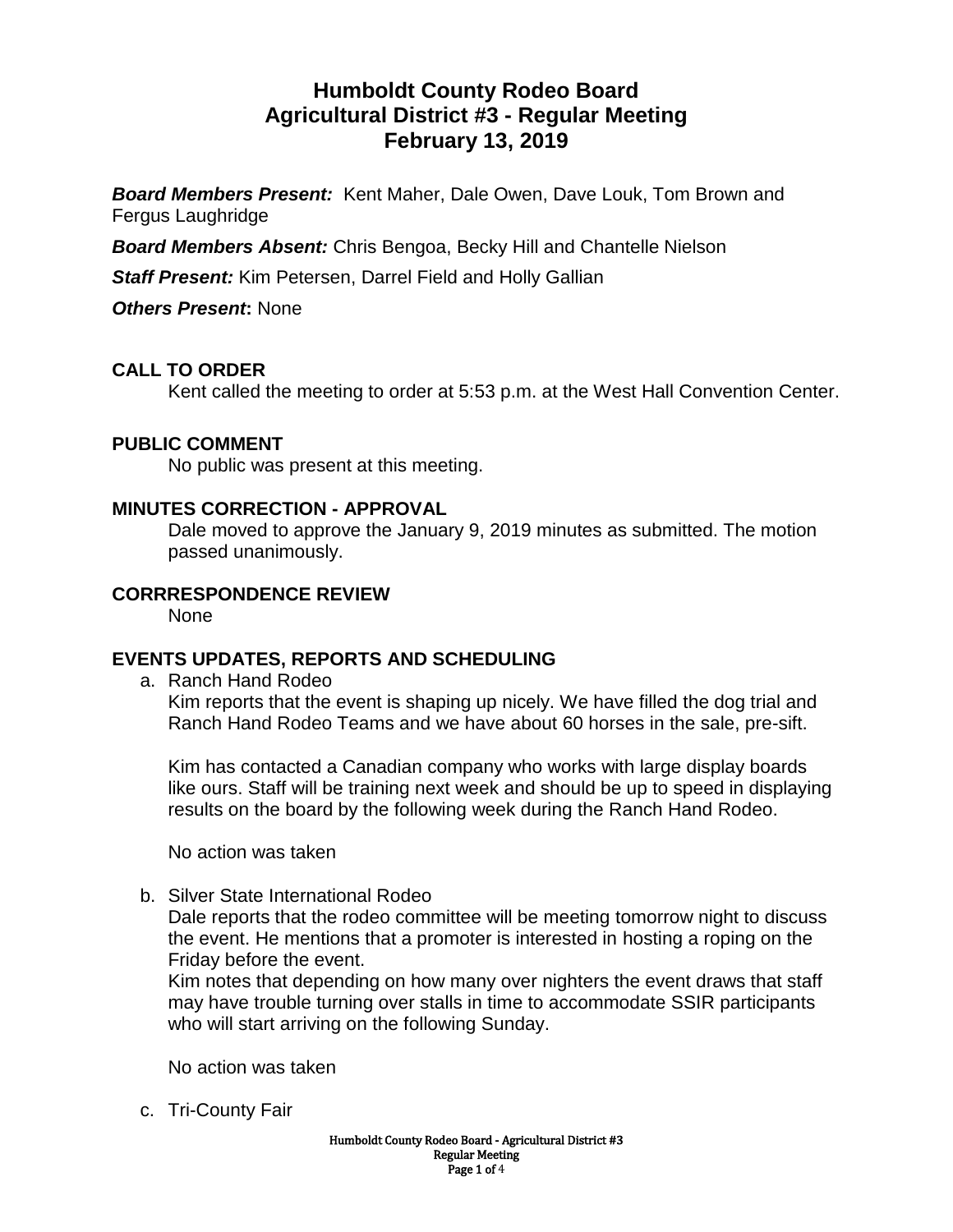i. Parade Grand Marshall Darrel will bring a list of recommendations to the next meeting.

No action was taken.

### **WINNEMUCCA EVENTS COMPLEX (WEC)**

- a. Facility Usage Fee Adjustments After some discussion and clarification, Tom moved to approve the new fee schedule as submitted by the Director. The motion passed unanimously.
- b. Facility master plan & project review

The board reviewed a letter from the Director mailed to each board member last week.

Kim recommends prioritizing the following items:

- Relocating the stall/camping check in from its current location between Campgrounds A & B to the edge of the main paved parking lot adjacent to the Complex caretaker residence. The move will require the set up of a portable office and good signage.
- Leveling the small pasture area located between the parking lot east of the Event Center and the neighboring campground. We can also cover the area with base rock suitable for parking for \$30,000. The area may eventually be paved.
- Adding safety lighting and signage.
- Improving the pasture area adjacent to A-1 towing for added parking and possible future structures.
- Securing the facility on a regular basis, possibly closing Fair Grounds road to through traffic where it passes through the Events Complex.
- Alleyways or roads to safely move participants on horseback from the various stall areas to the various building and arenas.
- Consider water rights proofing or sale since as we pave pasture areas we are using less water.

No action was taken.

c. Request by the Grange organization for free facility usage. Darrel reports that Kasandra Salvino has requested to postpone her presentation to the next meeting due to illness.

No action was taken.

### **2018 - 2019 BUDGET REVIEW – MODIFICATION**

At approximately 60% of elapsed time property tax revenues are at 89.4% and room tax revenues are at 78.77%.

Fairgrounds revenues are at 108.21%, wages and benefit expenses are at 69.42%, services and supply expenses are at 66.31% and capital outlay expenses are at 56.8%.

> Humboldt County Rodeo Board - Agricultural District #3 Regular Meeting Page 2 of 4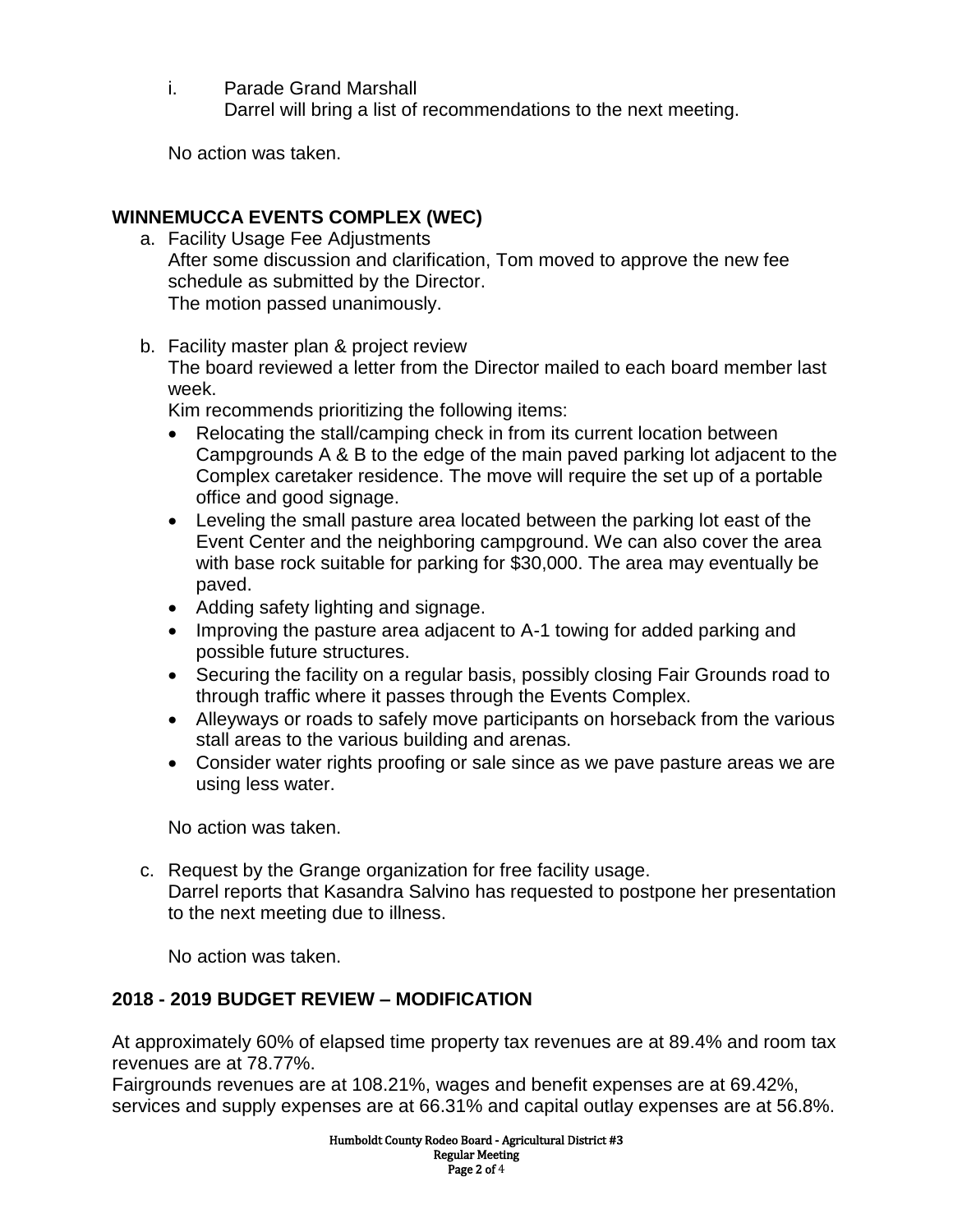Event Center revenues are at 75.69%, wages and benefit expenses are at 45.63%, service and supply expenses are at 55.62% and capital outlay expenses are at 0%.

Kim comments that Fairgrounds service and supply expenses are high due to a second year of insurance premiums which will be corrected by the auditors in the near future. He also notes that Fairgrounds wage expenses are high due to the additional amount of temporary help required during the Fair last August and September.

No action was taken.

### **2018 - 2019 CAPITAL PROJECTS BUDGET REVIEW**

The board discussed the Capital Projects Budget for 2019. The Director was asked to prioritize the following items:

- \$80,000 to Crack and chip seal all parking lots in conjunction with other county chip seal projects.
- Stripe the parking lots following the chip seal.
- \$250,000 Remodel of the Exhibit Hall restrooms to comply with ADA standards.
- $\bullet$  \$120,000 for another plastic floor for use in the new pavilion.
- Alley way construction
- Additional facility safety lighting
- Replace Event Center parking lot lights with LED bulbs.

Other items the board would like added to future budget requests include:

- \$65,000 to install a sound system in the outdoor arena
- \$62,000 to cover about 60 additional stalls. Kim notes that we have about half of our 700 stalls covered and installing shade cloth leaves only about 120 stalls uncovered
- Directional signage
- \$62,000 to construct a covered horse tie-up at the east end of the Event **Center**
- \$90,000 to install sewer and water hookups in our original 50 space RV camp
- \$50,000 to add bleachers in the pavilion
- \$30,000 for a video system installed at the Event Center

No action was taken.

### **FAIRGROUNDS REPAIRS AND MAINTENANCE**

No repair or maintenance requests were submitted.

## **VOUCHERS – EXPENDITURES APPROVAL**

Dale moved to approve the outstanding vouchers consisting of: \$10,912.22 for Ag District #3 through February 13, 2019 \$7,963.89 for the Indoor Event Center through February 13, 2019

> Humboldt County Rodeo Board - Agricultural District #3 Regular Meeting Page 3 of 4